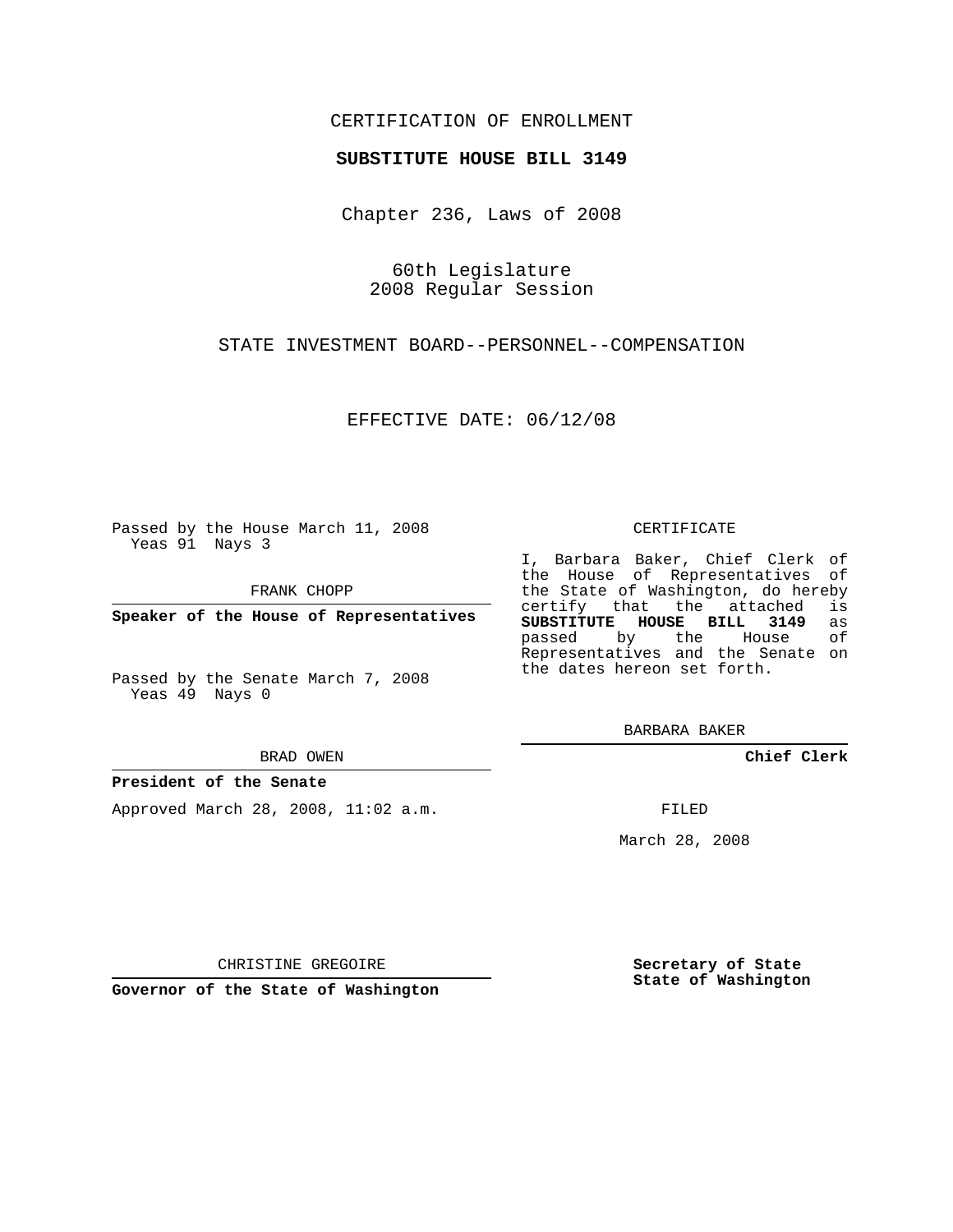## **SUBSTITUTE HOUSE BILL 3149** \_\_\_\_\_\_\_\_\_\_\_\_\_\_\_\_\_\_\_\_\_\_\_\_\_\_\_\_\_\_\_\_\_\_\_\_\_\_\_\_\_\_\_\_\_

\_\_\_\_\_\_\_\_\_\_\_\_\_\_\_\_\_\_\_\_\_\_\_\_\_\_\_\_\_\_\_\_\_\_\_\_\_\_\_\_\_\_\_\_\_

## AS AMENDED BY THE SENATE

Passed Legislature - 2008 Regular Session

## **State of Washington 60th Legislature 2008 Regular Session**

**By** House Appropriations (originally sponsored by Representatives Sommers, Haler, Conway, Kenney, Fromhold, McIntire, Anderson, and Darneille; by request of State Investment Board)

READ FIRST TIME 02/12/08.

 AN ACT Relating to compensation of state investment board personnel; and amending RCW 43.33A.100.

BE IT ENACTED BY THE LEGISLATURE OF THE STATE OF WASHINGTON:

 **Sec. 1.** RCW 43.33A.100 and 2001 c 302 s 1 are each amended to read as follows:

 The state investment board shall maintain appropriate offices and employ such personnel as may be necessary to perform its duties. Employment by the investment board shall include but not be limited to an executive director, investment officers, and a confidential secretary, which positions are exempt from classified service under chapter 41.06 RCW. Employment of the executive director by the board shall be for a term of three years, and such employment shall be subject to confirmation of the state finance committee: PROVIDED, That nothing shall prevent the board from dismissing the director for cause before the expiration of the term nor shall anything prohibit the board, with the confirmation of the state finance committee, from employing the same individual as director in succeeding terms. Compensation levels for the executive director, a confidential secretary, and all investment officers, including the deputy director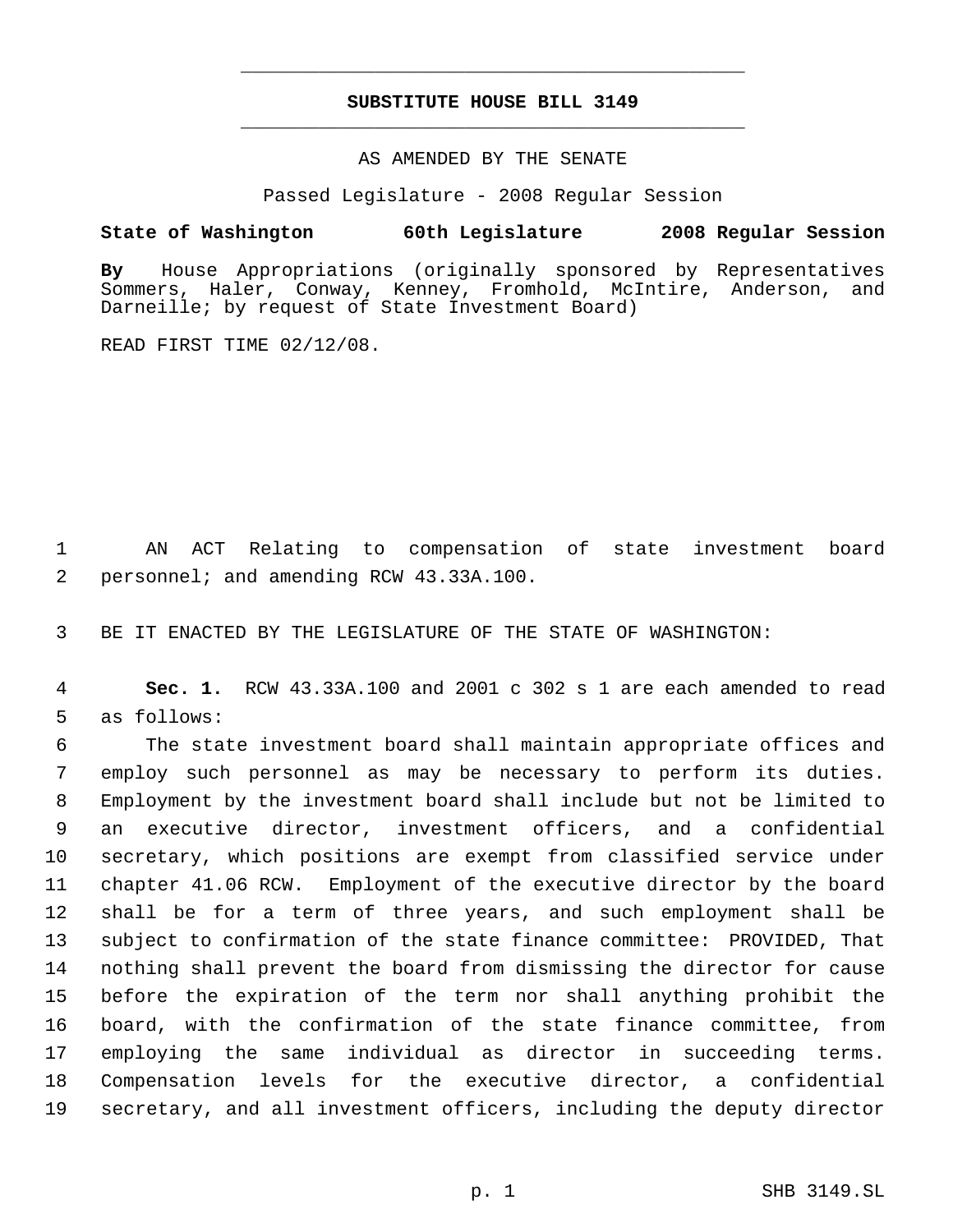for investment management, employed by the investment board shall be established by the state investment board. The investment board is 3 authorized to maintain a retention pool within the state investment board expense account under RCW 43.33A.160, from the earnings of the funds managed by the board, pursuant to a performance management and compensation program developed by the investment board, in order to address recruitment and retention problems and to reward performance. The compensation levels and incentive compensation for investment 9 officers shall be limited to the average of total compensation provided by state or other public funds of similar size, based upon a biennial survey conducted by the investment board, with review and comment by the joint legislative audit and review committee. However, in any 13 fiscal year the ((salary increases)) incentive compensation granted by the investment board from the retention pool to investment officers 15 pursuant to this section may not exceed ((an average of five)) thirty 16 percent. Disbursements from the retention pool shall be from 17 legislative appropriations and shall be on authorization of the board's executive director or the director's designee.

 The investment board shall provide notice to the director of the department of personnel, the director of financial management, and the chairs of the house of representatives and senate fiscal committees of proposed changes to the compensation levels for the positions. The notice shall be provided not less than sixty days prior to the effective date of the proposed changes.

 As of July 1, 1981, all employees classified under chapter 41.06 RCW and engaged in duties assumed by the state investment board on July 1, 1981, are assigned to the state investment board. The transfer shall not diminish any rights granted these employees under chapter 41.06 RCW nor exempt the employees from any action which may occur thereafter in accordance with chapter 41.06 RCW.

 All existing contracts and obligations pertaining to the functions 32 transferred to the state investment board in ((this 1980 act)) chapter 3, Laws of 1981 shall remain in full force and effect, and shall be 34 performed by the board. None of the transfers directed by ((this 1980) 35 aet)) chapter 3, Laws of 1981 shall affect the validity of any act performed by a state entity or by any official or employee thereof